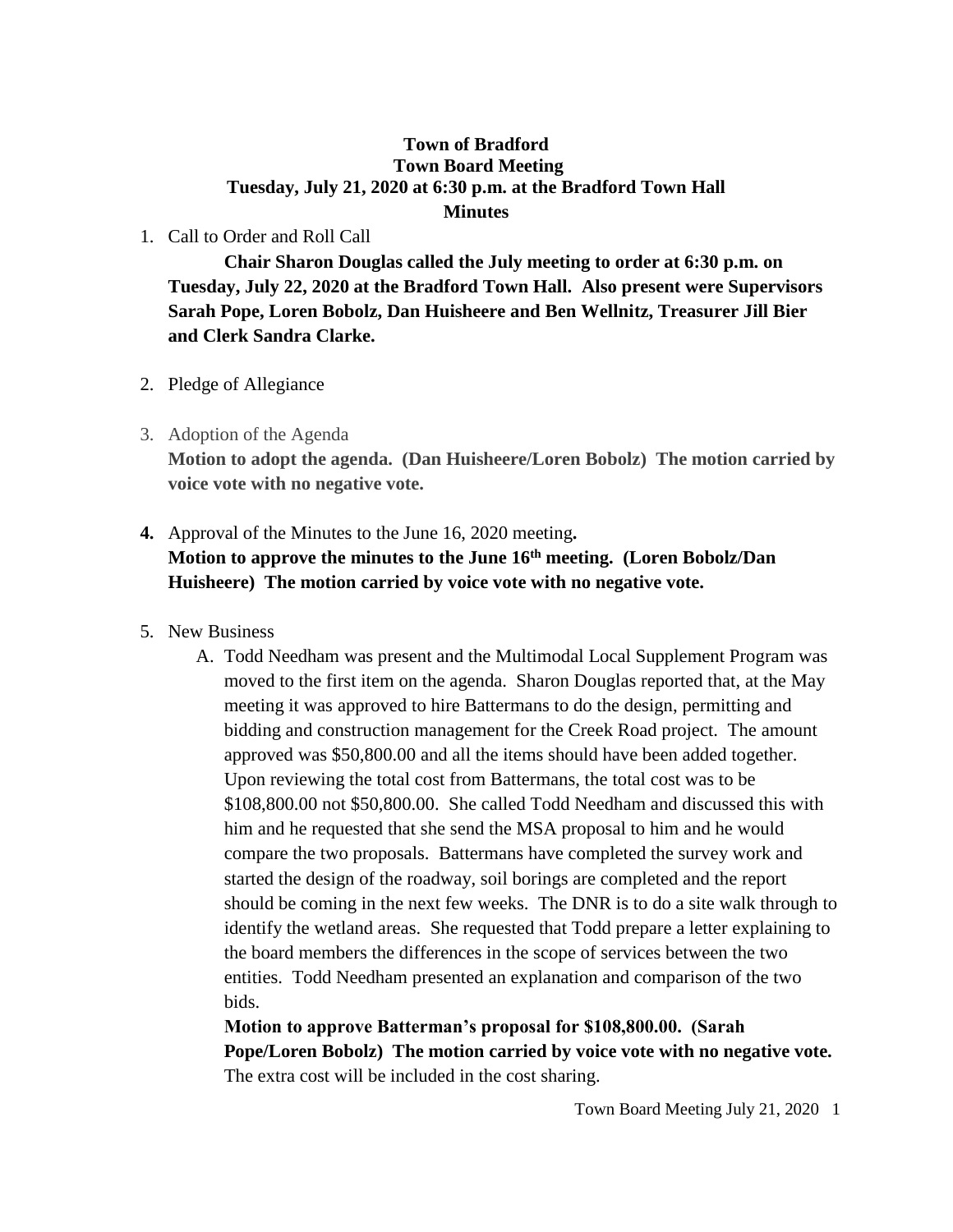Chair Sharon Douglas reported that dispatch had called on Monday about the barricades being in the ditch down on Creek Road east of the bridge and the "Road Closed" sign was stolen. A deputy went to the area and pulled the barricades back in place. Chair Sharon Douglas called Battermans and notified them of the barricades and sign. The barricades have been put back up. Because of the vandalism that has occurred repeatedly at this site Colton from Battermans will be checking this area every day.

Chair Sharon Douglas reported that Ryan from Rock Road Companies had called Tuesday morning and he inquired as to when the bids would go out for the MLS Project. She added that they also discussed the barricades on the east side of the Creek Road RR Bridge site and he said he was going to talk to Colton regarding this and what further measures they need to take to ensure the safety of cars traveling down that road. She explained the difficulties the Town has had in the past with vandalism in this area.

B. Discussion and action on stipulation agreement for Emerald Grove Road RR Bridge

Sharon Douglas reported that the DOT is requesting that the Town sign a stipulation agreement that is a like the one signed for the Creek Road RR Bridge. She had Town Attorney Oellerich also review the document and he sent an email stating that "it did not appear as though the new agreement imposed any new obligations on the Town, or changed the financial commitment of the Town. He recommended that she reach out to Duane Jorgenson at the County which she did and Duane Jorgenson said that their corporate office looked at it too and it was the same as the one the Town signed for the Creek Road RR Bridge. Chair Sharon Douglas said that she compared the two agreements and the only changes were the in location of the project, the project ID number/structure number and the exhibit number.

**Motion to approve the Stipulation Agreement for the Emerald Grove Road RR Bridge. (Sarah Pope/Dan Huisheere) The motion carried by voice vote with no negative vote.**

C. Discussion and action with Carol Esselman on parcel for sale that is owned by the Town

Carol Esselman presented the offers for the parcel on Waite Road. **Motion to accept the bid of Gary Gilbank of \$102,000. (Sarah Pope/Loren Bobolz) Roll Call Vote: Sarah Pope, "Yes." Loren Bobolz, "Yes."**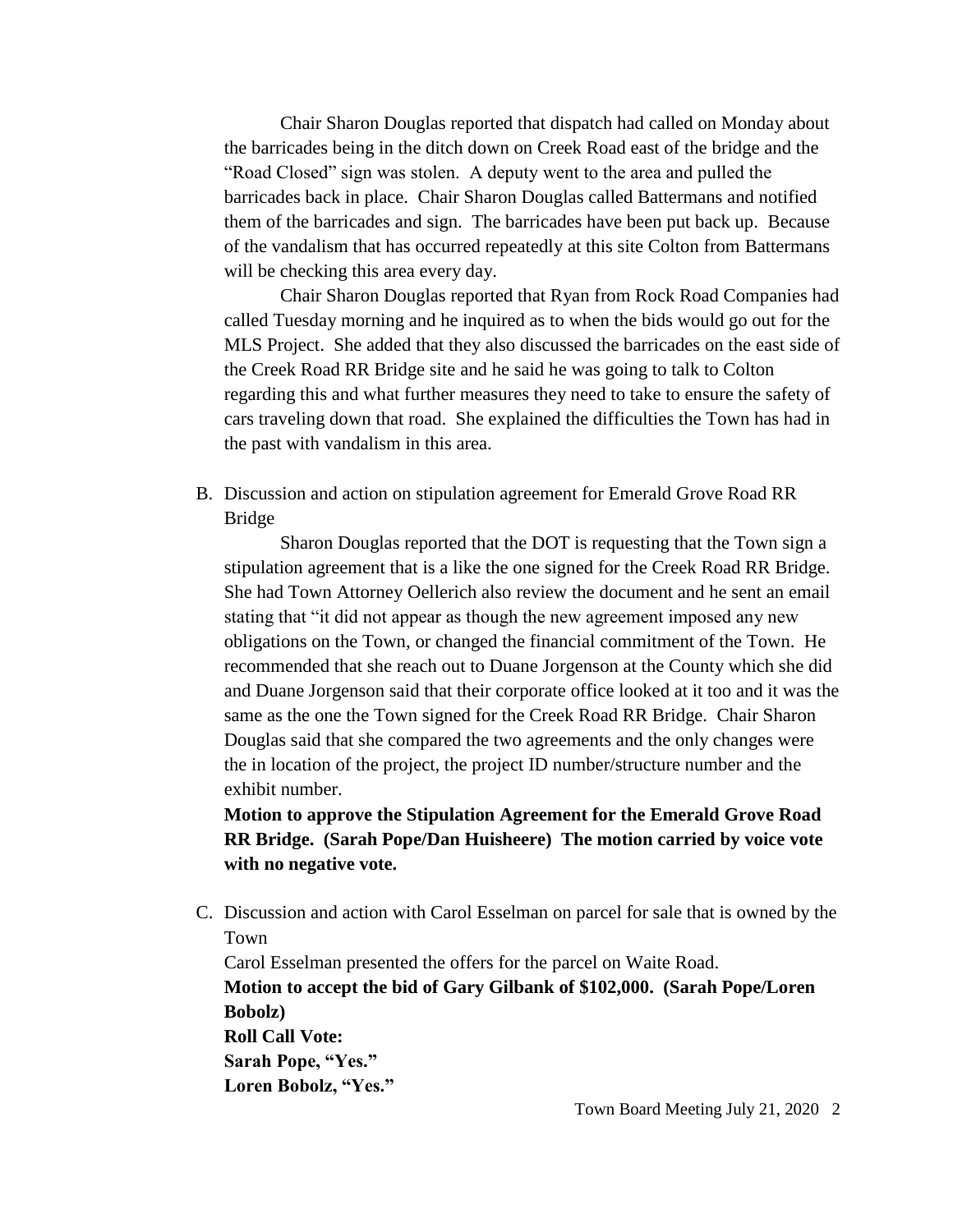**Dan Huisheere, "Yes." Ben Wellnitz, "Yes." Sharon Douglas, "Yes." The motion carried unanimously.**

**Motion to reject the offer by Michael and Sarah Jones. (Sarah Pope/Loren Bobolz) The motion carried by voice vote with no negative vote.**

**Carol Esselman will send it to Brabazon and Sharon Douglas will check with Attorney Oellerich on who should sign the closing papers.**

D. Discussion and action on approval of Veterans Service Lists for Emerald Grove Cemetery Association and Mt. Philip Cemetery Association

The Veterans' List for the Emerald Grove Cemetery Association was received.

**Motion to approve the Veterans List for the Emerald Grove Cemetery. (Ben Wellnitz/Dan Huisheere) The motion carried by voice vote with no negative vote.**

- E. Discussion and possible action on Shady Hill Mobile Home Park License **Attorney Oellerich has not heard anything from Building Inspector Greg Noll or Owner David Merriam. The Board will ask Attorney Oellerich, Greg Noll , the Fire Chief and David Merriam to attend the August Town Board meeting.**
- F. Discussion of election supplies needed for Partisan Primary on August 11<sup>th</sup>, 2020 **Sarah Pope will provide disposable coveralls for the August 11th Election.**

**Motion we order a hand washing station for the August 11th election. (Dan Huisheere/Sarah Pope) The motion carried by voice vote with no negative vote.**

G. Discussion and action on report by Fire District Representative

**Fire District Representative Loren Bobolz reported that there were 29 EMS runs and 27 Fire runs. The budget is on track. They have to be notified of anyone transported with COVID 19. The Captain position is still open. The parking lot is breaking up in back. Bryce Nass will donate his time if they find someone else to blacktop it. Brian Ayre will blacktop for the cost of the blacktop. It has been a busy time for calls in the Town of Bradford. The Fire District is running smoothly.**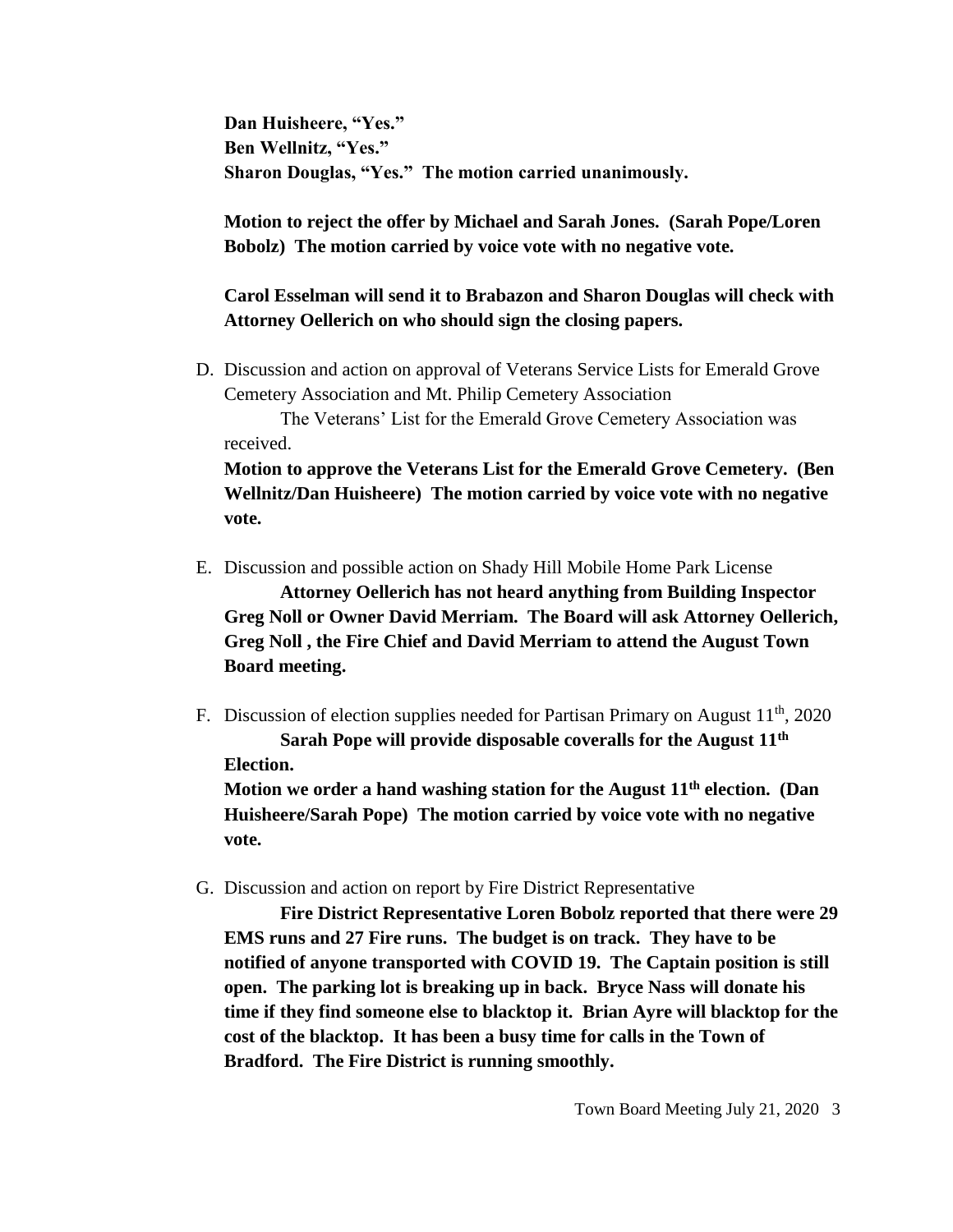H. Discussion and action on Zoning Officer Report

**MZIS issued a zoning permit to Leon Hahn to build a farm shop on parcel 6-3-183, 5129 S. Hofstrom Rd., a zoning permit to Ryan Scott for a deck at 13023 E. US Highway 14 on parcel no. 6-3-5.2, and a building permit to McGinnis Farms for a pole barn at 1528 S. Kemp Rd. on parcel no. 6-3-23.**

I. Discussion and action on roadwork, including but not limited to tree trimming, culvert repair and replacement, crack filling, ditching, shouldering, maintenance including replacement of signs and posts, paver repair, pot hole filling, Creek Road Bridge State/Municipal Agreement and Emerald Grove Bridge Projects, Multimodal Local Supplement Project

Chair Sharon Douglas reported that Battermans wanted a T- intersection at the intersection of Creek Road and O'Riley Road to the south. Sharon Douglas, Dan Huisheere and Loren Bobolz viewed the intersection. Dan and Loren suggested that it remain a Y-intersection for the large trucks. They will keep the wide radius of the intersection of Creek Road and O'Riley Road to the south and pave the center of the Y- intersection to make the turn radius larger.

Sharon Douglas spoke with Ken Anclam about the culvert in his driveway and he informed her that he is planning to replace the culvert and redo his driveway. She then explained to Ryan Rudzinsky that it was the property owner's responsibility for replacement.

Battermans will be doing some water hydraulic studies for culvert drainage. Sharon Douglas spoke with Gary Kincaid regarding the culvert on the north side of Creek Road between the Turtle Creek Bridge and O'Riley Road. He said he was aware of it and will have it removed as they no longer use it for a field entrance.

Chair Sharon Douglas reported that there is a Creek Road Bridge Teleconference Report every Tuesday at 1:30 p.m. She stated that she had notes from the past three meetings. Demolition of the bridge is complete. The bridge timbers were removed by someone without the Town Board's knowledge.

Regarding the Emerald Grove Road at Jones Road culvert replacement and ditching project Sharon Douglas contacted Brian Ayre and he stated that he is ordering the culverts and hopefully the work would be completed in 3-4 weeks. He has been waiting for a dry spell but said he would have to work around the water.

The paver repair is complete on B-C Townline Road and on Waite Road and an invoice has been sent to the Town of Clinton for their share of the B-C Townline Road paver repair. The board reviewed the invoice sent to the Town of Clinton.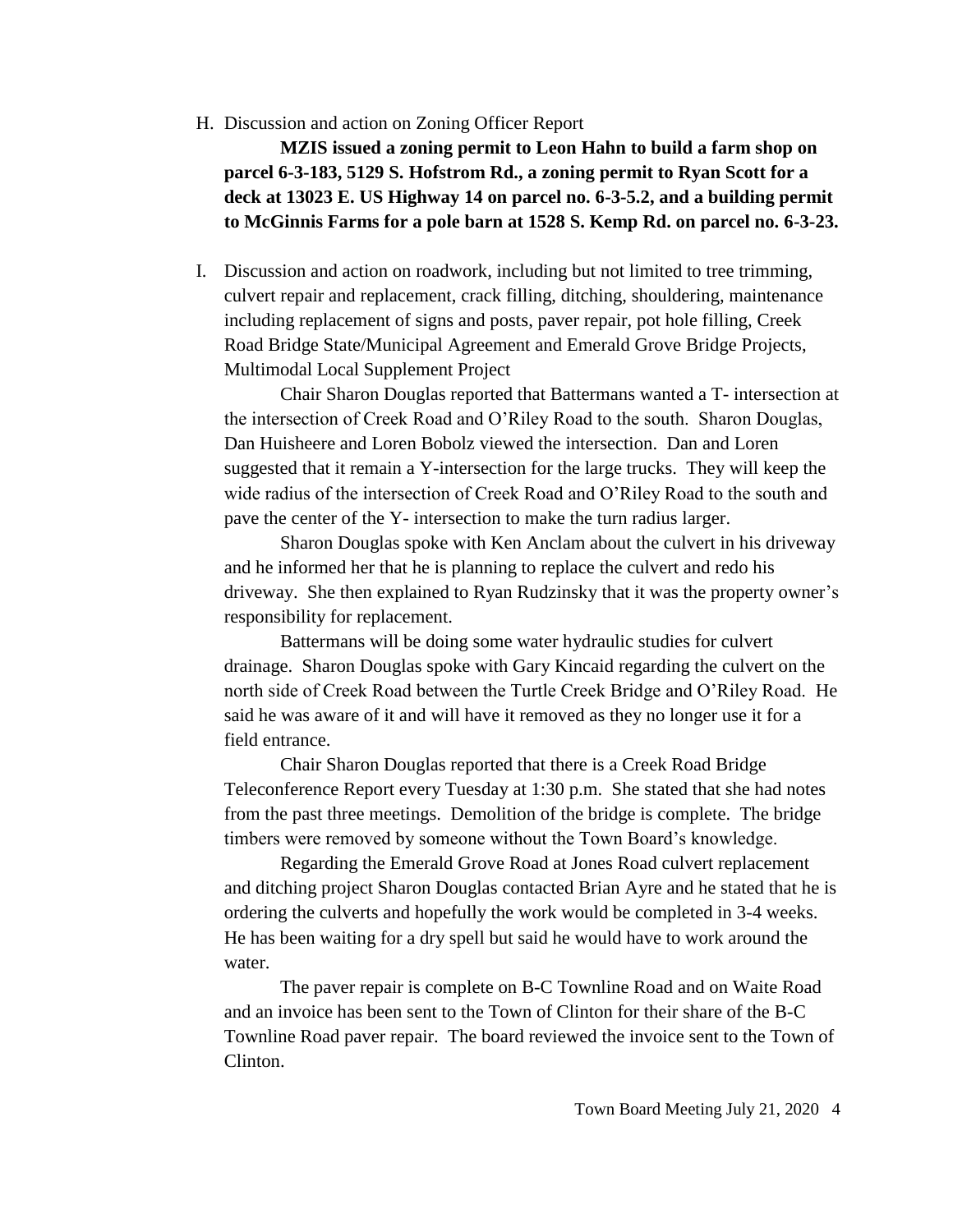Dan Huisheere met with Paul Luety on tree removal on the north side of Creek Road east of the Creek Road RR Bridge. He proposed doing it in two phases with phase one to be tree removal on East Creek Road starting at South O'Riley Road to the new bridge on the north and south sides. He will trim/remove trees in the right of way and pile them in the north ditch line. The remainder of the trees on the north side are to be done at a later time along with burning of the trees. He will clean the road of debris along the shoulders with a track skid loader and haul away for \$2,550.00

Phase Two would be removal of trees east of the new bridge on Creek Road along the field to the north. He would burn the trees and existing piles from Phase One and haul away the ash piles and debris for \$2,750.00.

**Motion to have Paul Luety do the tree removal on Creek Road in two phases for a total of \$5,300.00. (Loren Bobolz/Sarah Pope) The motion carried by voice vote.**

J. Discussion and action on Town Hall Repair Committee Report

The board discussed options for the east ramp. Wayne Douglas will screw down the loose boards on the ramp. Loren Bobolz will check on a cement ramp. Composite decking will be checked on.

- K. Discussion and action on approval of Driveway Permit Applications No applications were received.
- L. Discussion and action on Utility Permit Applications No applications were received.
- M. Discussion on concerns that resident at Wyman-Rye has The resident has spoken with several board members about concerns about

burning at an adjacent property owner's lot. Board members have been checking but have never seen any burning. The Board suggested that the resident call the Rock County Sheriff's Department when the burning is occurring.

- 6. Citizen Participation None.
- 7. Announcements and Reports
	- A. The August Town Board meeting will be held on Tuesday, August 18<sup>th</sup>, 2020 at 6:30 p.m. at the Bradford Town Hall.
	- B. Rock County Clean Sweep Program has asked municipalities to adopt a resolution in support of the Clean Sweep Program.

Town Board Meeting July 21, 2020 5